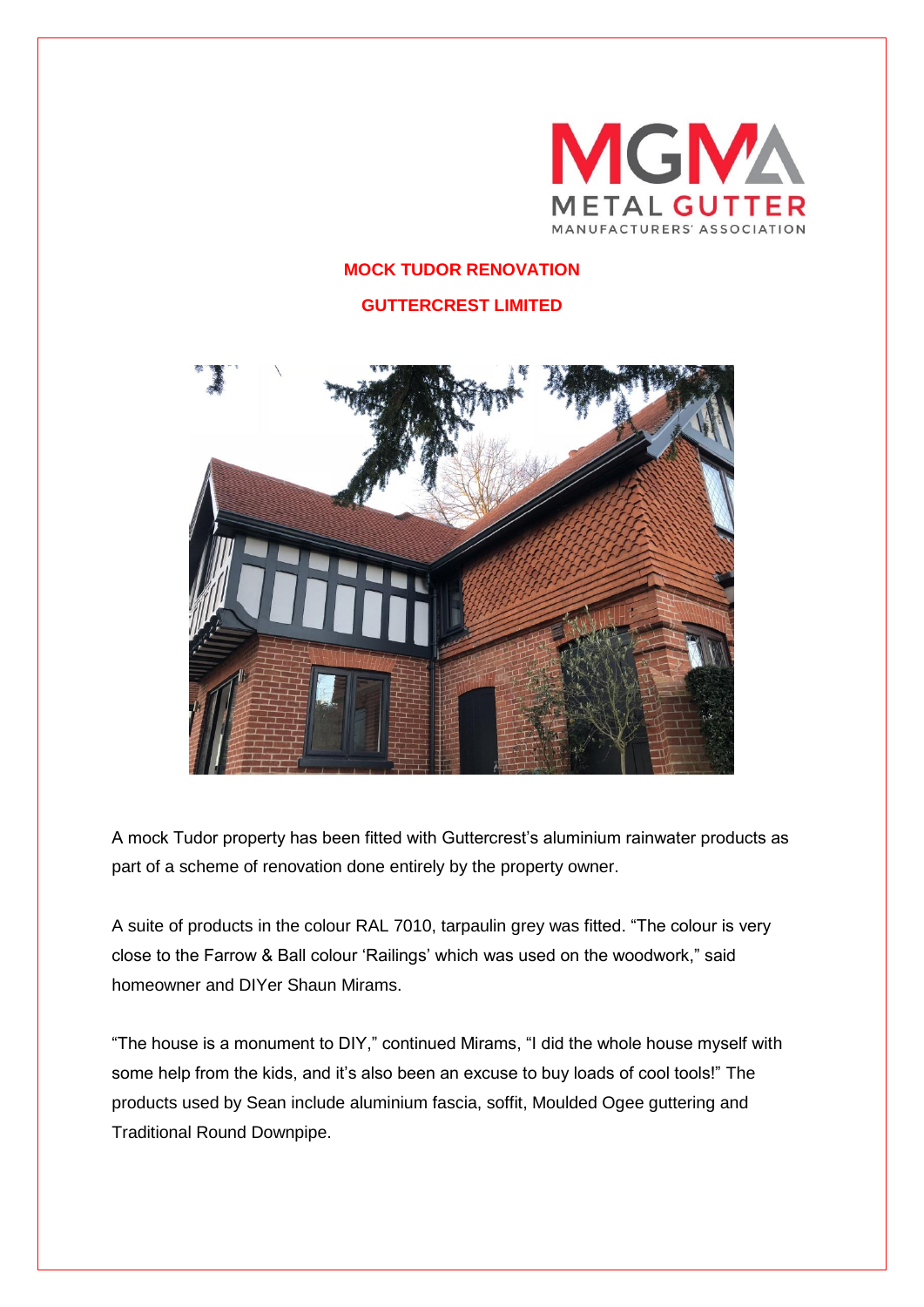Fascia has been fitted behind the gutter to the building's eaves to provide a decorative waterproofing. The Moulded Ogee gutters, sometimes referred to as 'Type 46' are inspired by nineteenth century cast iron gutters, providing the traditional look, but giving all of the benefits of aluminium, including being lightweight, environmentally friendly and easy to install and maintain.



Continuing with the heritage theme, 75mm traditional round downpipe has been installed alongside the gutters. Complete with authentic styled collars inspired by the designs of the nineteenth century drainpipes, these look fabulous on listed and period properties or new builds giving a true cast effect downpipe.

The property has been finished with Guttercrest's aluminium fascia and soffit which has been fitted around the eaves of the building.

"I'm very pleased with the outcome, it complements the building beautifully and brings in tradition as architectural detail rather than pure function. It was undeniably the right choice over the cheaper alternatives. It was easy enough to fit on my own too and I got the whole house done over two weekends. The only problem was I over-estimated as I've never done this before - I have a pile of bits and pipes left over, so I'm going to give the treehouse some guttering!"